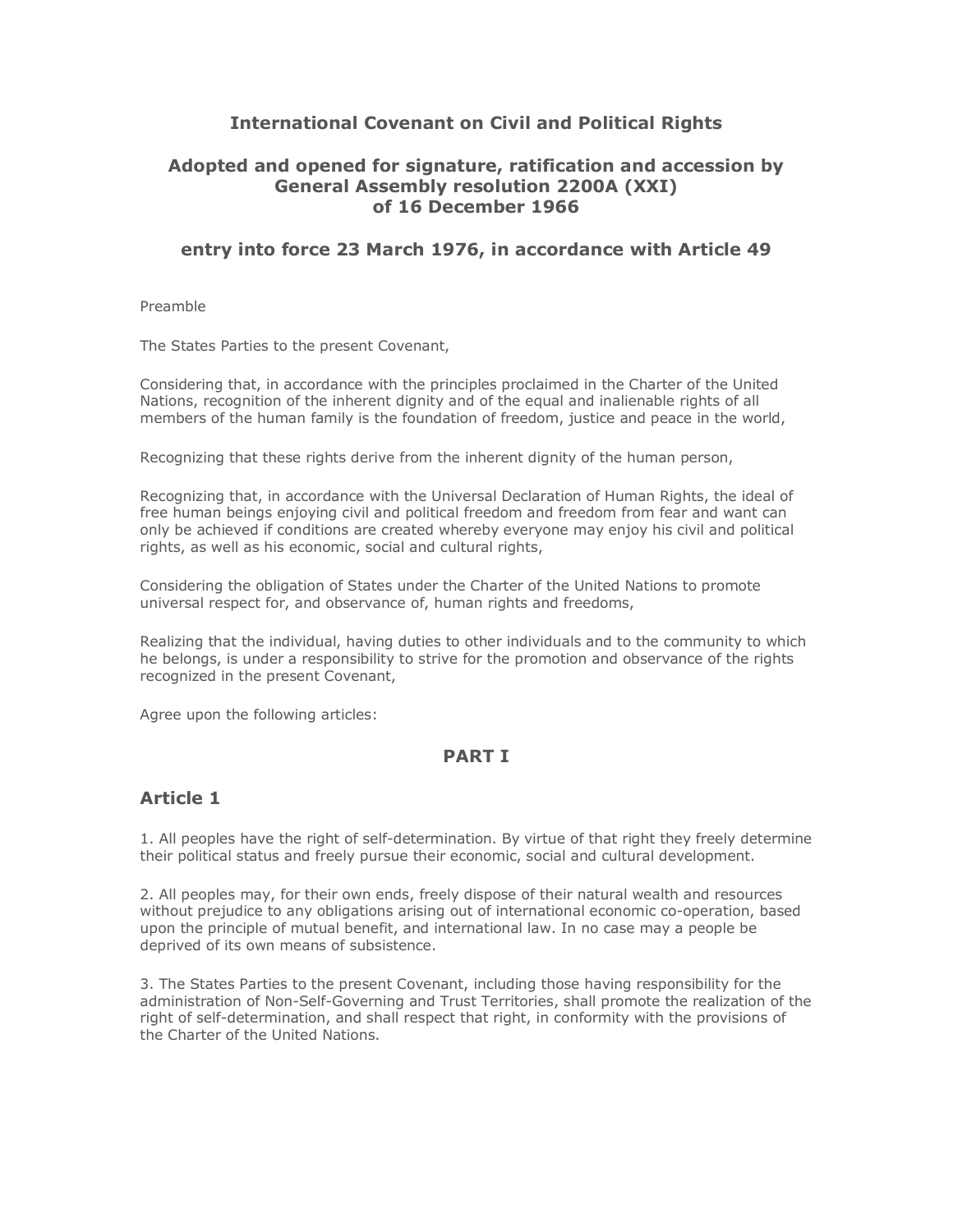### **PART II**

### **Article 2**

1. Each State Party to the present Covenant undertakes to respect and to ensure to all individuals within its territory and subject to its jurisdiction the rights recognized in the present Covenant, without distinction of any kind, such as race, colour, sex, language, religion, political or other opinion, national or social origin, property, birth or other status.

2. Where not already provided for by existing legislative or other measures, each State Party to the present Covenant undertakes to take the necessary steps, in accordance with its constitutional processes and with the provisions of the present Covenant, to adopt such laws or other measures as may be necessary to give effect to the rights recognized in the present Covenant.

3. Each State Party to the present Covenant undertakes:

(a) To ensure that any person whose rights or freedoms as herein recognized are violated shall have an effective remedy, notwithstanding that the violation has been committed by persons acting in an official capacity;

(b) To ensure that any person claiming such a remedy shall have his right thereto determined by competent judicial, administrative or legislative authorities, or by any other competent authority provided for by the legal system of the State, and to develop the possibilities of judicial remedy;

(c) To ensure that the competent authorities shall enforce such remedies when granted.

## **Article 3**

The States Parties to the present Covenant undertake to ensure the equal right of men and women to the enjoyment of all civil and political rights set forth in the present Covenant.

### **Article 4**

1 . In time of public emergency which threatens the life of the nation and the existence of which is officially proclaimed, the States Parties to the present Covenant may take measures derogating from their obligations under the present Covenant to the extent strictly required by the exigencies of the situation, provided that such measures are not inconsistent with their other obligations under international law and do not involve discrimination solely on the ground of race, colour, sex, language, religion or social origin.

2. No derogation from articles 6, 7, 8 (paragraphs I and 2), 11, 15, 16 and 18 may be made under this provision.

3. Any State Party to the present Covenant availing itself of the right of derogation shall immediately inform the other States Parties to the present Covenant, through the intermediary of the Secretary-General of the United Nations, of the provisions from which it has derogated and of the reasons by which it was actuated. A further communication shall be made, through the same intermediary, on the date on which it terminates such derogation.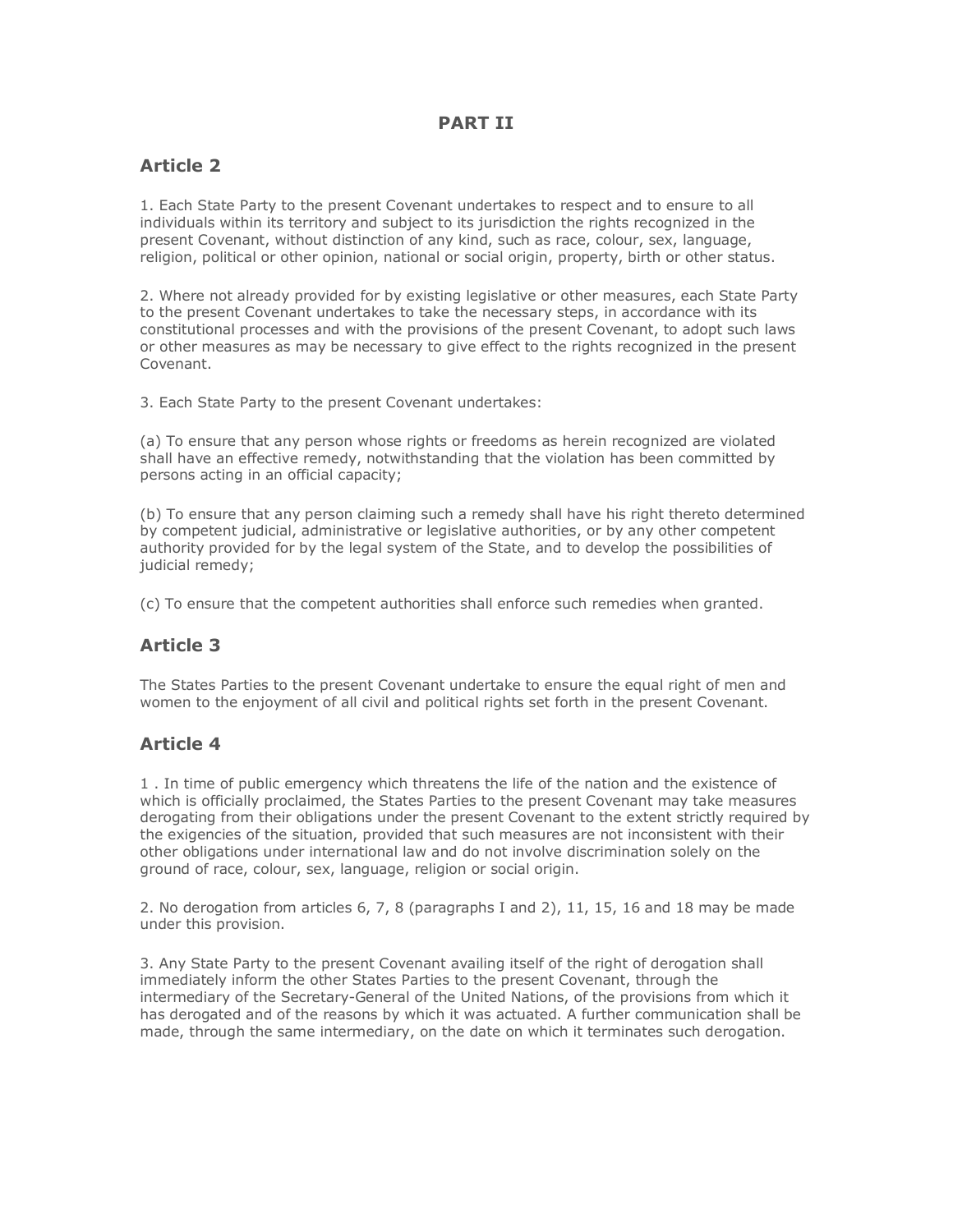1. Nothing in the present Covenant may be interpreted as implying for any State, group or person any right to engage in any activity or perform any act aimed at the destruction of any of the rights and freedoms recognized herein or at their limitation to a greater extent than is provided for in the present Covenant.

2. There shall be no restriction upon or derogation from any of the fundamental human rights recognized or existing in any State Party to the present Covenant pursuant to law, conventions, regulations or custom on the pretext that the present Covenant does not recognize such rights or that it recognizes them to a lesser extent.

#### **PART III**

### **Article 6**

1. Every human being has the inherent right to life. This right shall be protected by law. No one shall be arbitrarily deprived of his life.

2. In countries which have not abolished the death penalty, sentence of death may be imposed only for the most serious crimes in accordance with the law in force at the time of the commission of the crime and not contrary to the provisions of the present Covenant and to the Convention on the Prevention and Punishment of the Crime of Genocide. This penalty can only be carried out pursuant to a final judgement rendered by a competent court.

3. When deprivation of life constitutes the crime of genocide, it is understood that nothing in this article shall authorize any State Party to the present Covenant to derogate in any way from any obligation assumed under the provisions of the Convention on the Prevention and Punishment of the Crime of Genocide.

4. Anyone sentenced to death shall have the right to seek pardon or commutation of the sentence. Amnesty, pardon or commutation of the sentence of death may be granted in all cases.

5. Sentence of death shall not be imposed for crimes committed by persons below eighteen years of age and shall not be carried out on pregnant women.

6. Nothing in this article shall be invoked to delay or to prevent the abolition of capital punishment by any State Party to the present Covenant.

## **Article 7**

No one shall be subjected to torture or to cruel, inhuman or degrading treatment or punishment. In particular, no one shall be subjected without his free consent to medical or scientific experimentation.

### **Article 8**

1. No one shall be held in slavery; slavery and the slave-trade in all their forms shall be prohibited.

2. No one shall be held in servitude.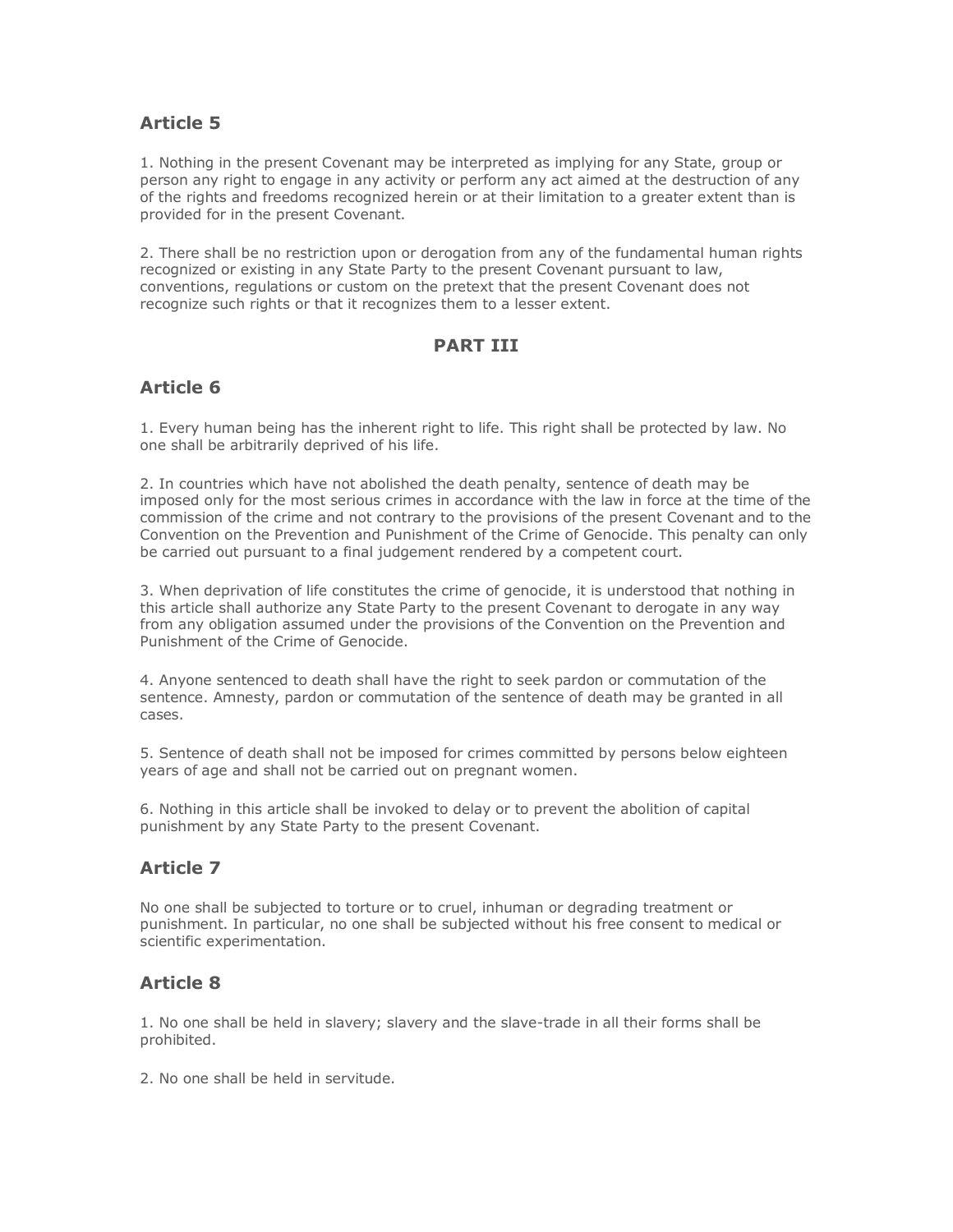3.

(a) No one shall be required to perform forced or compulsory labour;

(b) Paragraph 3 (a) shall not be held to preclude, in countries where imprisonment with hard labour may be imposed as a punishment for a crime, the performance of hard labour in pursuance of a sentence to such punishment by a competent court;

(c) For the purpose of this paragraph the term "forced or compulsory labour" shall not include:

(i) Any work or service, not referred to in subparagraph (b), normally required of a person who is under detention in consequence of a lawful order of a court, or of a person during conditional release from such detention;

(ii) Any service of a military character and, in countries where conscientious objection is recognized, any national service required by law of conscientious objectors;

(iii) Any service exacted in cases of emergency or calamity threatening the life or well-being of the community;

(iv) Any work or service which forms part of normal civil obligations.

### **Article 9**

1. Everyone has the right to liberty and security of person. No one shall be subjected to arbitrary arrest or detention. No one shall be deprived of his liberty except on such grounds and in accordance with such procedure as are established by law.

2. Anyone who is arrested shall be informed, at the time of arrest, of the reasons for his arrest and shall be promptly informed of any charges against him.

3. Anyone arrested or detained on a criminal charge shall be brought promptly before a judge or other officer authorized by law to exercise judicial power and shall be entitled to trial within a reasonable time or to release. It shall not be the general rule that persons awaiting trial shall be detained in custody, but release may be subject to guarantees to appear for trial, at any other stage of the judicial proceedings, and, should occasion arise, for execution of the judgement.

4. Anyone who is deprived of his liberty by arrest or detention shall be entitled to take proceedings before a court, in order that that court may decide without delay on the lawfulness of his detention and order his release if the detention is not lawful.

5. Anyone who has been the victim of unlawful arrest or detention shall have an enforceable right to compensation.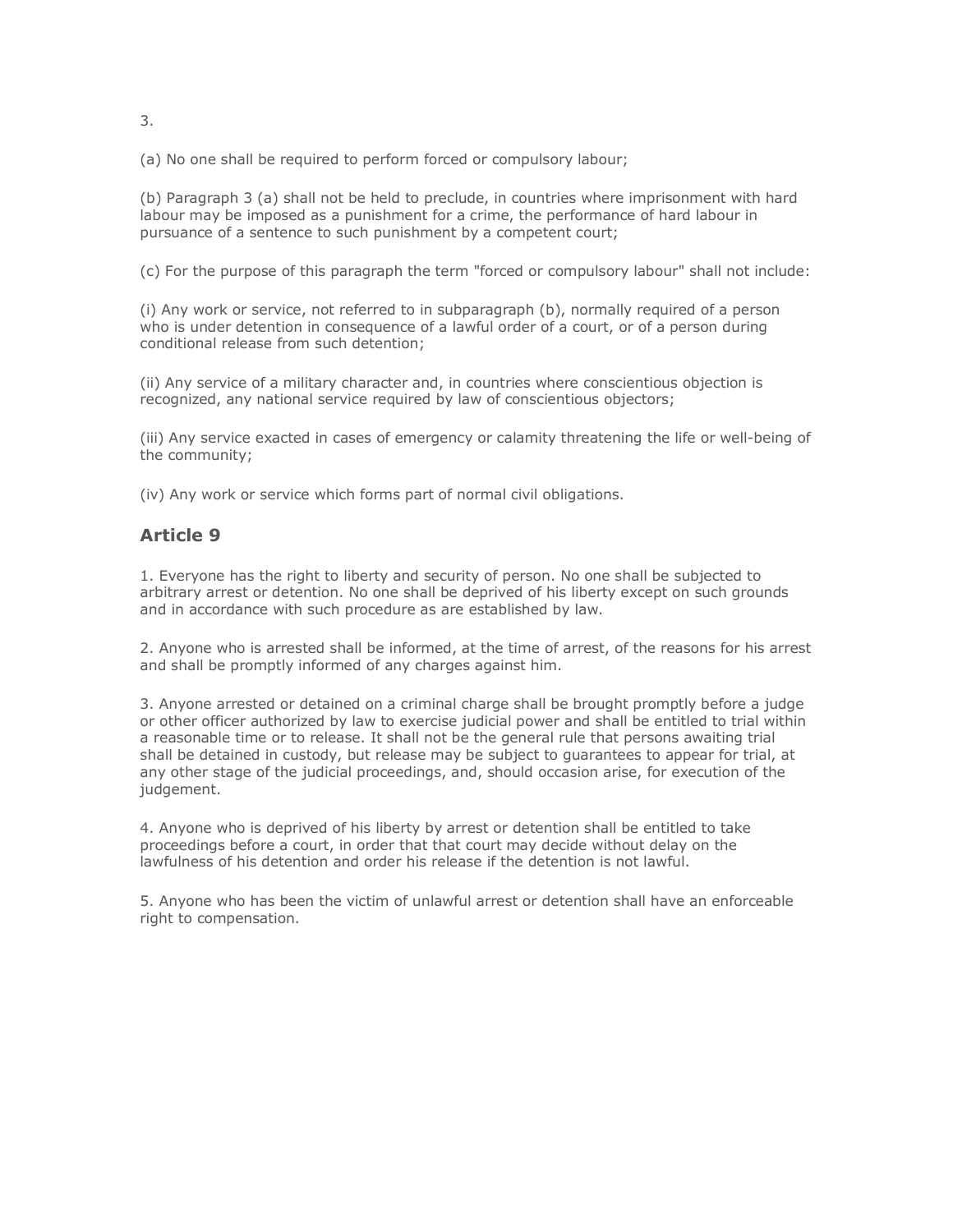1. All persons deprived of their liberty shall be treated with humanity and with respect for the inherent dignity of the human person.

#### 2.

(a) Accused persons shall, save in exceptional circumstances, be segregated from convicted persons and shall be subject to separate treatment appropriate to their status as unconvicted persons;

(b) Accused juvenile persons shall be separated from adults and brought as speedily as possible for adjudication.

3. The penitentiary system shall comprise treatment of prisoners the essential aim of which shall be their reformation and social rehabilitation. Juvenile offenders shall be segregated from adults and be accorded treatment appropriate to their age and legal status.

# **Article 11**

No one shall be imprisoned merely on the ground of inability to fulfil a contractual obligation.

## **Article 12**

1. Everyone lawfully within the territory of a State shall, within that territory, have the right to liberty of movement and freedom to choose his residence.

2. Everyone shall be free to leave any country, including his own.

3. The above-mentioned rights shall not be subject to any restrictions except those which are provided by law, are necessary to protect national security, public order (ordre public), public health or morals or the rights and freedoms of others, and are consistent with the other rights recognized in the present Covenant.

4. No one shall be arbitrarily deprived of the right to enter his own country.

## **Article 13**

An alien lawfully in the territory of a State Party to the present Covenant may be expelled therefrom only in pursuance of a decision reached in accordance with law and shall, except where compelling reasons of national security otherwise require, be allowed to submit the reasons against his expulsion and to have his case reviewed by, and be represented for the purpose before, the competent authority or a person or persons especially designated by the competent authority.

## **Article 14**

1. All persons shall be equal before the courts and tribunals. In the determination of any criminal charge against him, or of his rights and obligations in a suit at law, everyone shall be entitled to a fair and public hearing by a competent, independent and impartial tribunal established by law. The press and the public may be excluded from all or part of a trial for reasons of morals, public order (ordre public) or national security in a democratic society, or when the interest of the private lives of the parties so requires, or to the extent strictly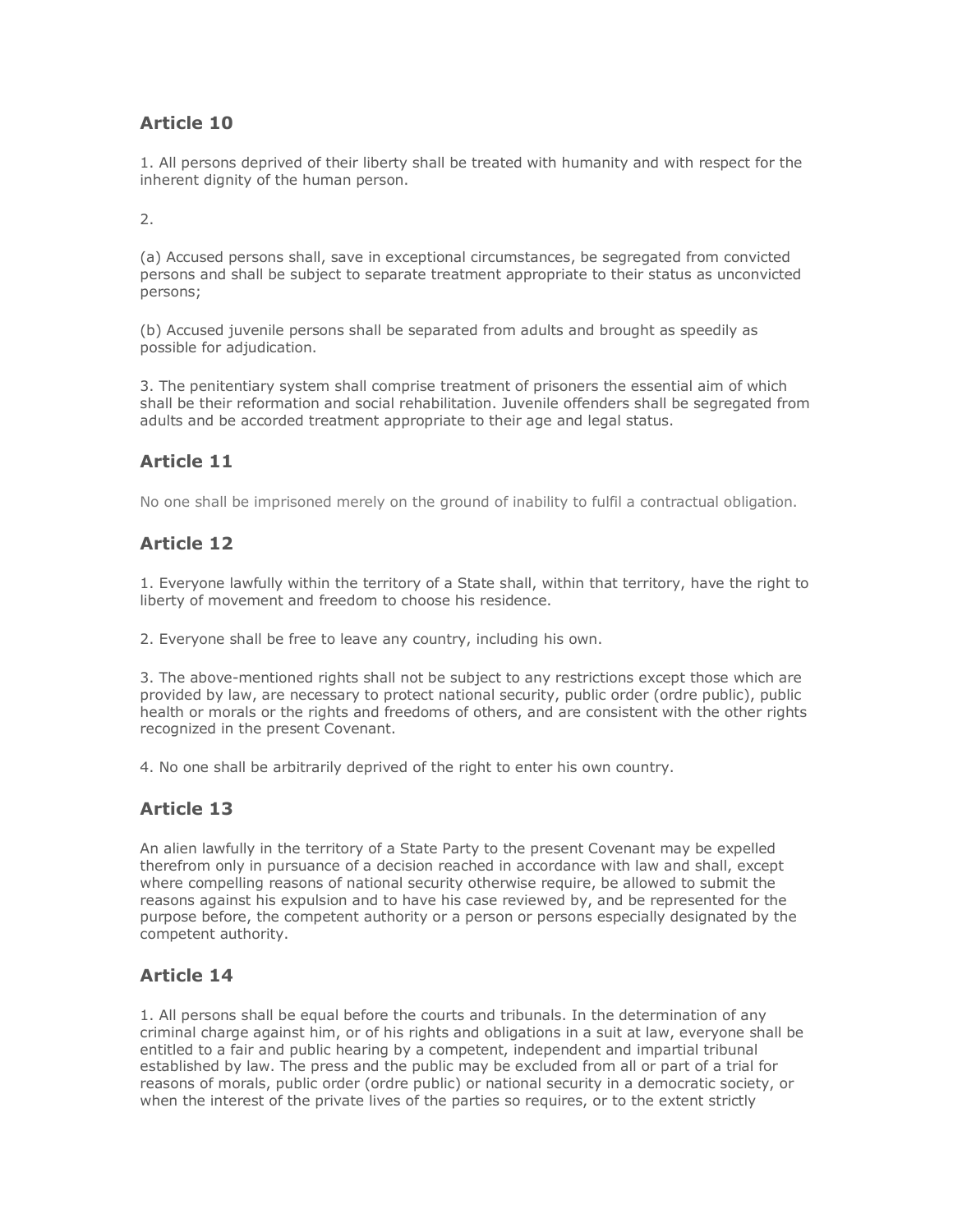necessary in the opinion of the court in special circumstances where publicity would prejudice the interests of justice; but any judgement rendered in a criminal case or in a suit at law shall be made public except where the interest of juvenile persons otherwise requires or the proceedings concern matrimonial disputes or the guardianship of children.

2. Everyone charged with a criminal offence shall have the right to be presumed innocent until proved guilty according to law.

3. In the determination of any criminal charge against him, everyone shall be entitled to the following minimum guarantees, in full equality: (a) To be informed promptly and in detail in a language which he understands of the nature and cause of the charge against him;

(b) To have adequate time and facilities for the preparation of his defence and to communicate with counsel of his own choosing;

(c) To be tried without undue delay;

(d) To be tried in his presence, and to defend himself in person or through legal assistance of his own choosing; to be informed, if he does not have legal assistance, of this right; and to have legal assistance assigned to him, in any case where the interests of justice so require, and without payment by him in any such case if he does not have sufficient means to pay for it;

(e) To examine, or have examined, the witnesses against him and to obtain the attendance and examination of witnesses on his behalf under the same conditions as witnesses against him;

(f) To have the free assistance of an interpreter if he cannot understand or speak the language used in court;

(g) Not to be compelled to testify against himself or to confess guilt.

4. In the case of juvenile persons, the procedure shall be such as will take account of their age and the desirability of promoting their rehabilitation.

5. Everyone convicted of a crime shall have the right to his conviction and sentence being reviewed by a higher tribunal according to law.

6. When a person has by a final decision been convicted of a criminal offence and when subsequently his conviction has been reversed or he has been pardoned on the ground that a new or newly discovered fact shows conclusively that there has been a miscarriage of justice, the person who has suffered punishment as a result of such conviction shall be compensated according to law, unless it is proved that the non-disclosure of the unknown fact in time is wholly or partly attributable to him.

7. No one shall be liable to be tried or punished again for an offence for which he has already been finally convicted or acquitted in accordance with the law and penal procedure of each country.

#### **Article 15**

1 . No one shall be held guilty of any criminal offence on account of any act or omission which did not constitute a criminal offence, under national or international law, at the time when it was committed. Nor shall a heavier penalty be imposed than the one that was applicable at the time when the criminal offence was committed. If, subsequent to the commission of the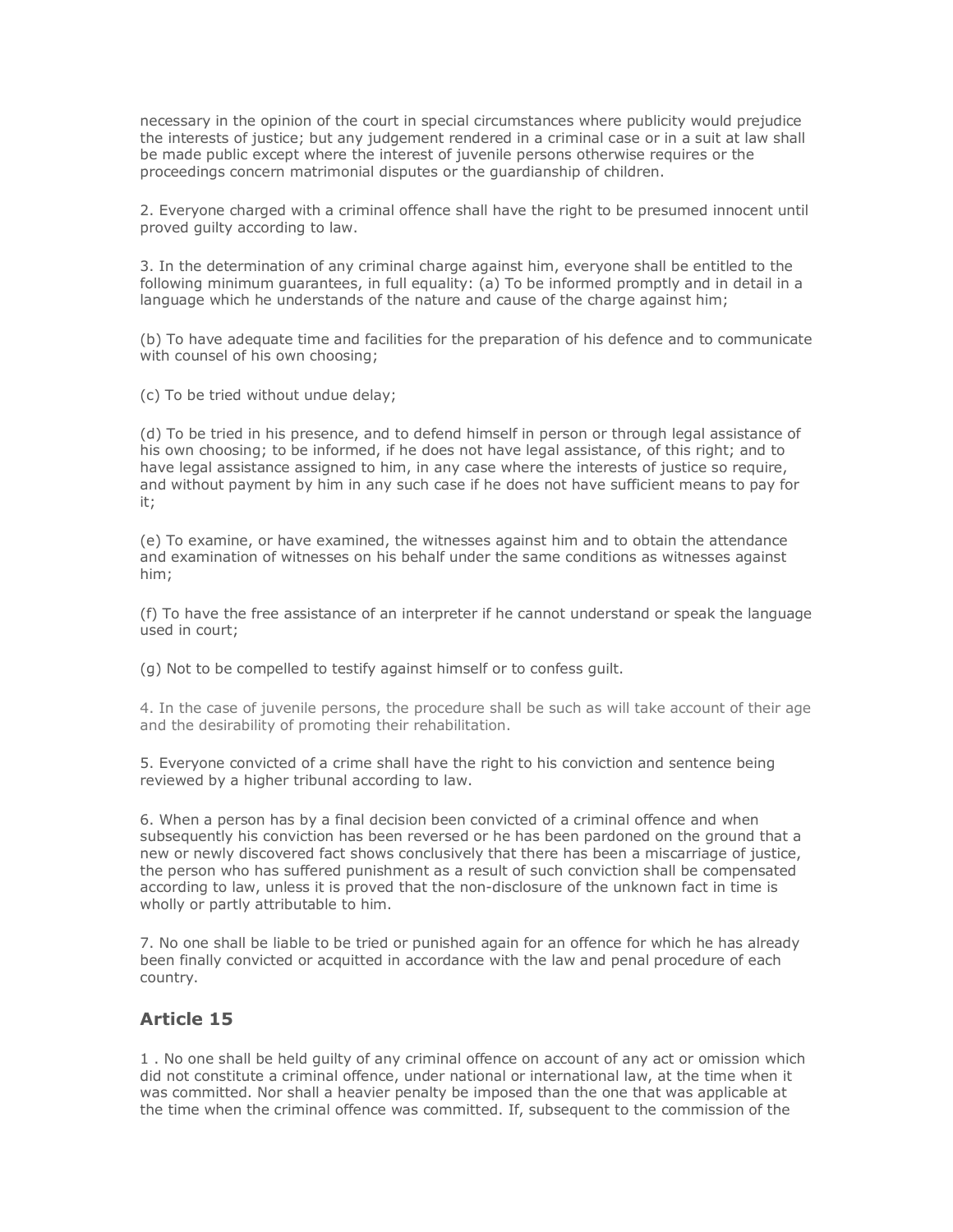offence, provision is made by law for the imposition of the lighter penalty, the offender shall benefit thereby.

2. Nothing in this article shall prejudice the trial and punishment of any person for any act or omission which, at the time when it was committed, was criminal according to the general principles of law recognized by the community of nations.

# **Article 16**

Everyone shall have the right to recognition everywhere as a person before the law.

## **Article 17**

1. No one shall be subjected to arbitrary or unlawful interference with his privacy, family, home or correspondence, nor to unlawful attacks on his honour and reputation.

2. Everyone has the right to the protection of the law against such interference or attacks.

# **Article 18**

1. Everyone shall have the right to freedom of thought, conscience and religion. This right shall include freedom to have or to adopt a religion or belief of his choice, and freedom, either individually or in community with others and in public or private, to manifest his religion or belief in worship, observance, practice and teaching.

2. No one shall be subject to coercion which would impair his freedom to have or to adopt a religion or belief of his choice.

3. Freedom to manifest one's religion or beliefs may be subject only to such limitations as are prescribed by law and are necessary to protect public safety, order, health, or morals or the fundamental rights and freedoms of others.

4. The States Parties to the present Covenant undertake to have respect for the liberty of parents and, when applicable, legal guardians to ensure the religious and moral education of their children in conformity with their own convictions.

## **Article 19**

1. Everyone shall have the right to hold opinions without interference.

2. Everyone shall have the right to freedom of expression; this right shall include freedom to seek, receive and impart information and ideas of all kinds, regardless of frontiers, either orally, in writing or in print, in the form of art, or through any other media of his choice.

3. The exercise of the rights provided for in paragraph 2 of this article carries with it special duties and responsibilities. It may therefore be subject to certain restrictions, but these shall only be such as are provided by law and are necessary:

(a) For respect of the rights or reputations of others;

(b) For the protection of national security or of public order (ordre public), or of public health or morals.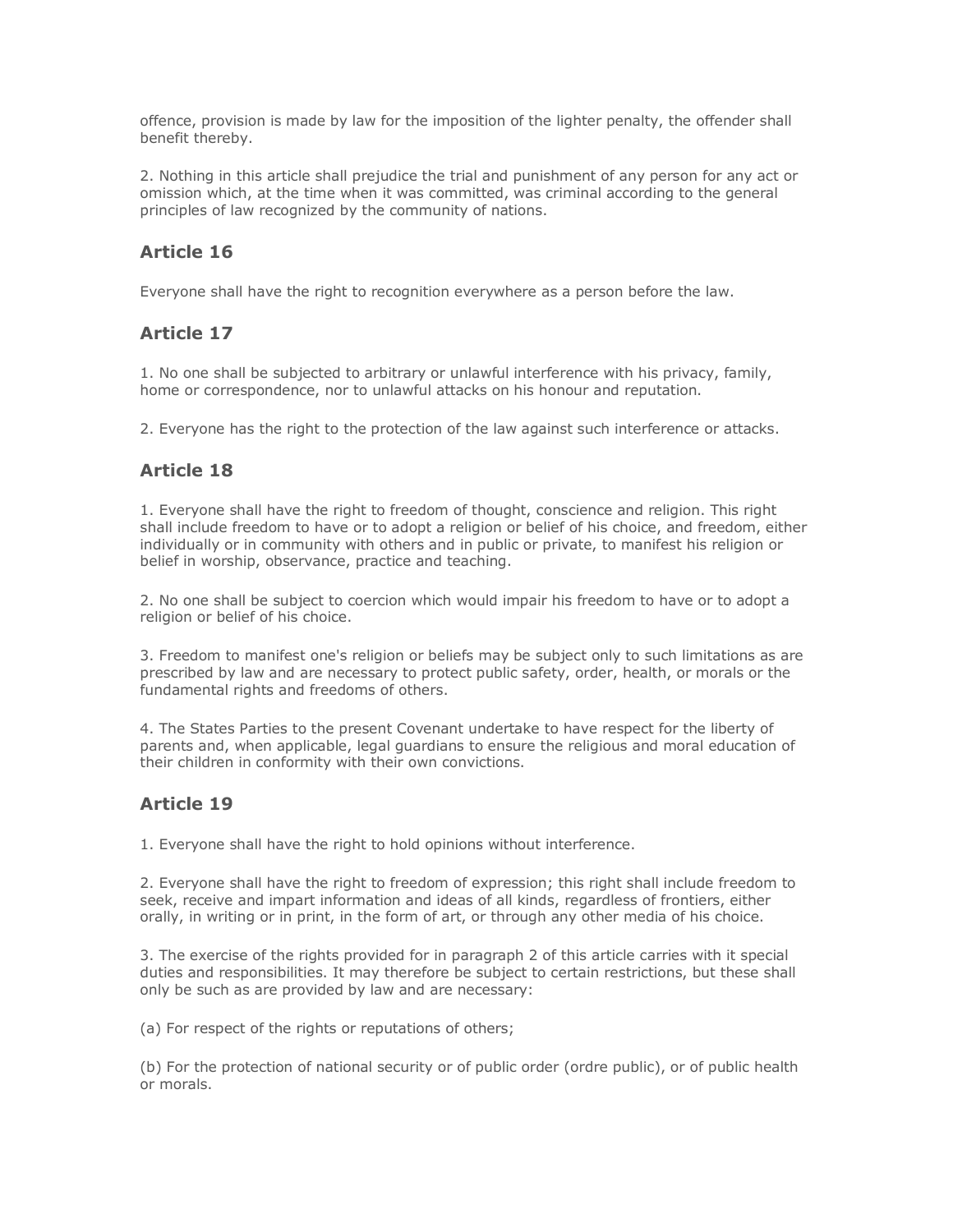1. Any propaganda for war shall be prohibited by law.

2. Any advocacy of national, racial or religious hatred that constitutes incitement to discrimination, hostility or violence shall be prohibited by law.

## **Article 21**

The right of peaceful assembly shall be recognized. No restrictions may be placed on the exercise of this right other than those imposed in conformity with the law and which are necessary in a democratic society in the interests of national security or public safety, public order (ordre public), the protection of public health or morals or the protection of the rights and freedoms of others.

## **Article 22**

1. Everyone shall have the right to freedom of association with others, including the right to form and join trade unions for the protection of his interests.

2. No restrictions may be placed on the exercise of this right other than those which are prescribed by law and which are necessary in a democratic society in the interests of national security or public safety, public order (ordre public), the protection of public health or morals or the protection of the rights and freedoms of others. This article shall not prevent the imposition of lawful restrictions on members of the armed forces and of the police in their exercise of this right.

3. Nothing in this article shall authorize States Parties to the International Labour Organisation Convention of 1948 concerning Freedom of Association and Protection of the Right to Organize to take legislative measures which would prejudice, or to apply the law in such a manner as to prejudice, the guarantees provided for in that Convention.

## **Article 23**

1. The family is the natural and fundamental group unit of society and is entitled to protection by society and the State.

2. The right of men and women of marriageable age to marry and to found a family shall be recognized.

3. No marriage shall be entered into without the free and full consent of the intending spouses.

4. States Parties to the present Covenant shall take appropriate steps to ensure equality of rights and responsibilities of spouses as to marriage, during marriage and at its dissolution. In the case of dissolution, provision shall be made for the necessary protection of any children.

## **Article 24**

1. Every child shall have, without any discrimination as to race, colour, sex, language, religion, national or social origin, property or birth, the right to such measures of protection as are required by his status as a minor, on the part of his family, society and the State.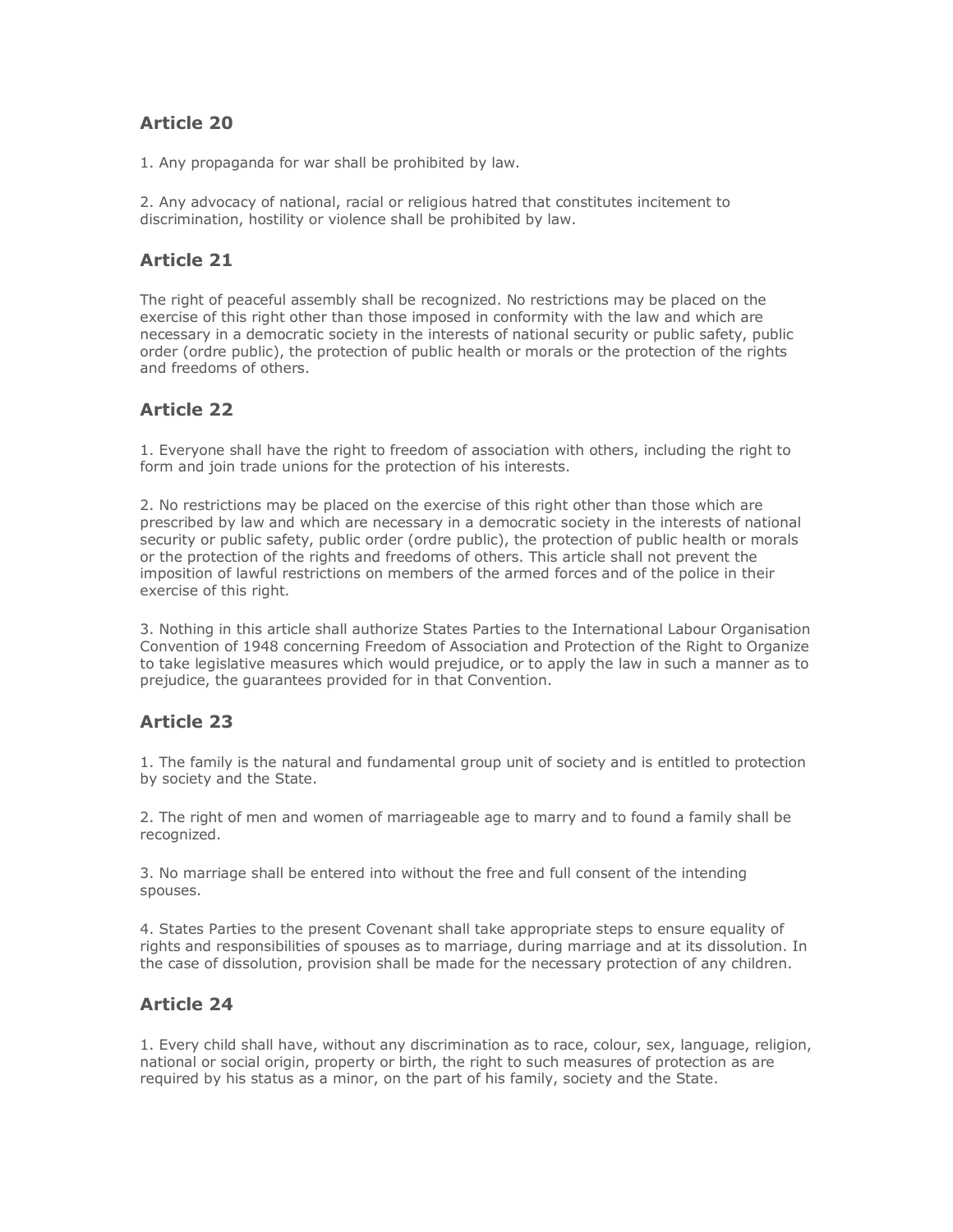2. Every child shall be registered immediately after birth and shall have a name.

3. Every child has the right to acquire a nationality.

## **Article 25**

Every citizen shall have the right and the opportunity, without any of the distinctions mentioned in article 2 and without unreasonable restrictions:

(a) To take part in the conduct of public affairs, directly or through freely chosen representatives;

(b) To vote and to be elected at genuine periodic elections which shall be by universal and equal suffrage and shall be held by secret ballot, guaranteeing the free expression of the will of the electors;

(c) To have access, on general terms of equality, to public service in his country.

### **Article 26**

All persons are equal before the law and are entitled without any discrimination to the equal protection of the law. In this respect, the law shall prohibit any discrimination and guarantee to all persons equal and effective protection against discrimination on any ground such as race, colour, sex, language, religion, political or other opinion, national or social origin, property, birth or other status.

### **Article 27**

 In those States in which ethnic, religious or linguistic minorities exist, persons belonging to such minorities shall not be denied the right, in community with the other members of their group, to enjoy their own culture, to profess and practise their own religion, or to use their own language.

### **PART IV**

### **Article 28**

1. There shall be established a Human Rights Committee (hereafter referred to in the present Covenant as the Committee). It shall consist of eighteen members and shall carry out the functions hereinafter provided.

2. The Committee shall be composed of nationals of the States Parties to the present Covenant who shall be persons of high moral character and recognized competence in the field of human rights, consideration being given to the usefulness of the participation of some persons having legal experience.

3. The members of the Committee shall be elected and shall serve in their personal capacity.

### **Article 29**

1. The members of the Committee shall be elected by secret ballot from a list of persons possessing the qualifications prescribed in article 28 and nominated for the purpose by the States Parties to the present Covenant.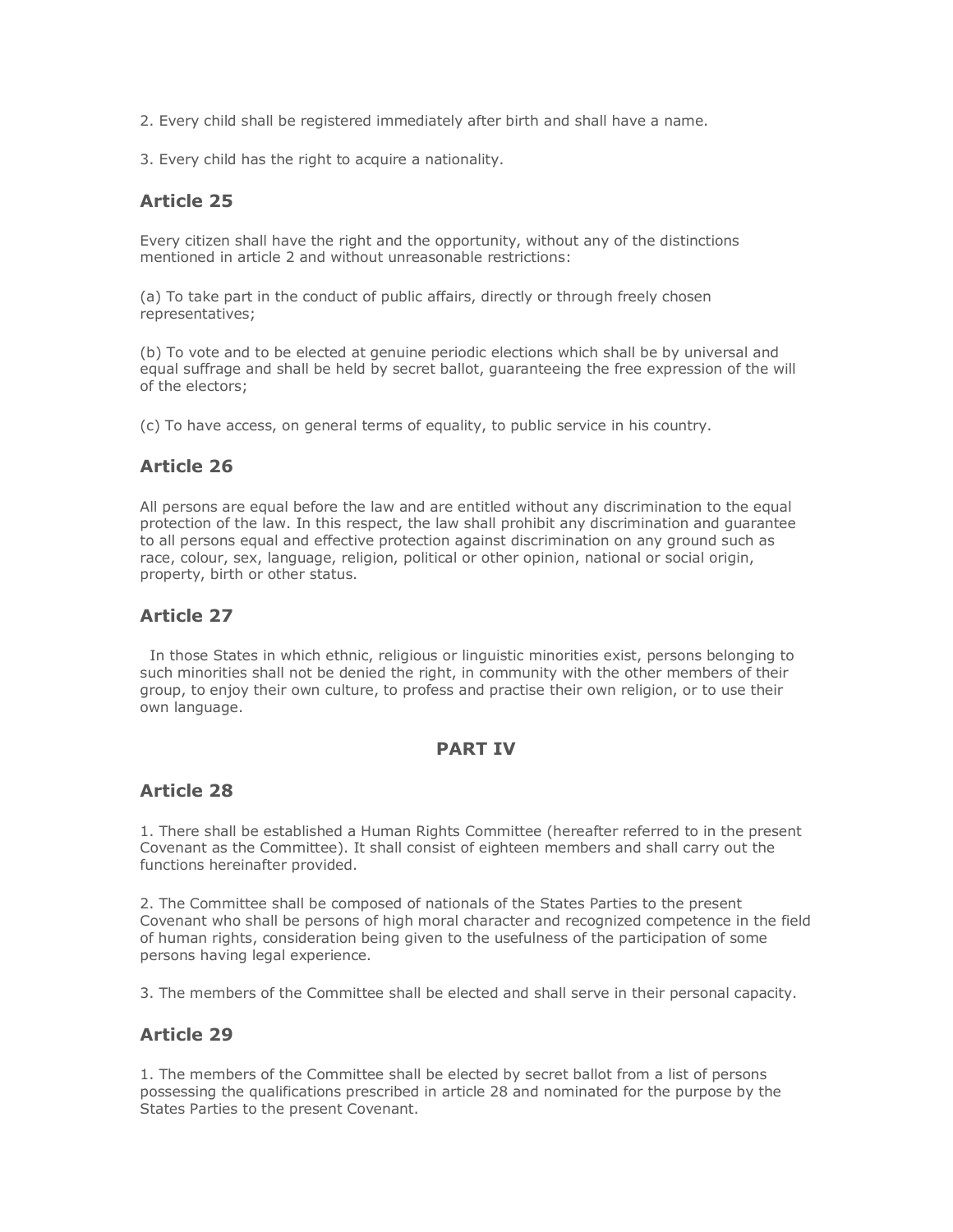2. Each State Party to the present Covenant may nominate not more than two persons. These persons shall be nationals of the nominating State.

3. A person shall be eligible for renomination.

### **Article 30**

1. The initial election shall be held no later than six months after the date of the entry into force of the present Covenant.

2. At least four months before the date of each election to the Committee, other than an election to fill a vacancy declared in accordance with article 34, the Secretary-General of the United Nations shall address a written invitation to the States Parties to the present Covenant to submit their nominations for membership of the Committee within three months.

3. The Secretary-General of the United Nations shall prepare a list in alphabetical order of all the persons thus nominated, with an indication of the States Parties which have nominated them, and shall submit it to the States Parties to the present Covenant no later than one month before the date of each election.

4. Elections of the members of the Committee shall be held at a meeting of the States Parties to the present Covenant convened by the Secretary General of the United Nations at the Headquarters of the United Nations. At that meeting, for which two thirds of the States Parties to the present Covenant shall constitute a quorum, the persons elected to the Committee shall be those nominees who obtain the largest number of votes and an absolute majority of the votes of the representatives of States Parties present and voting.

### **Article 31**

1. The Committee may not include more than one national of the same State.

2. In the election of the Committee, consideration shall be given to equitable geographical distribution of membership and to the representation of the different forms of civilization and of the principal legal systems.

### **Article 32**

1. The members of the Committee shall be elected for a term of four years. They shall be eligible for re-election if renominated. However, the terms of nine of the members elected at the first election shall expire at the end of two years; immediately after the first election, the names of these nine members shall be chosen by lot by the Chairman of the meeting referred to in article 30, paragraph 4.

2. Elections at the expiry of office shall be held in accordance with the preceding articles of this part of the present Covenant.

### **Article 33**

1. If, in the unanimous opinion of the other members, a member of the Committee has ceased to carry out his functions for any cause other than absence of a temporary character, the Chairman of the Committee shall notify the Secretary-General of the United Nations, who shall then declare the seat of that member to be vacant.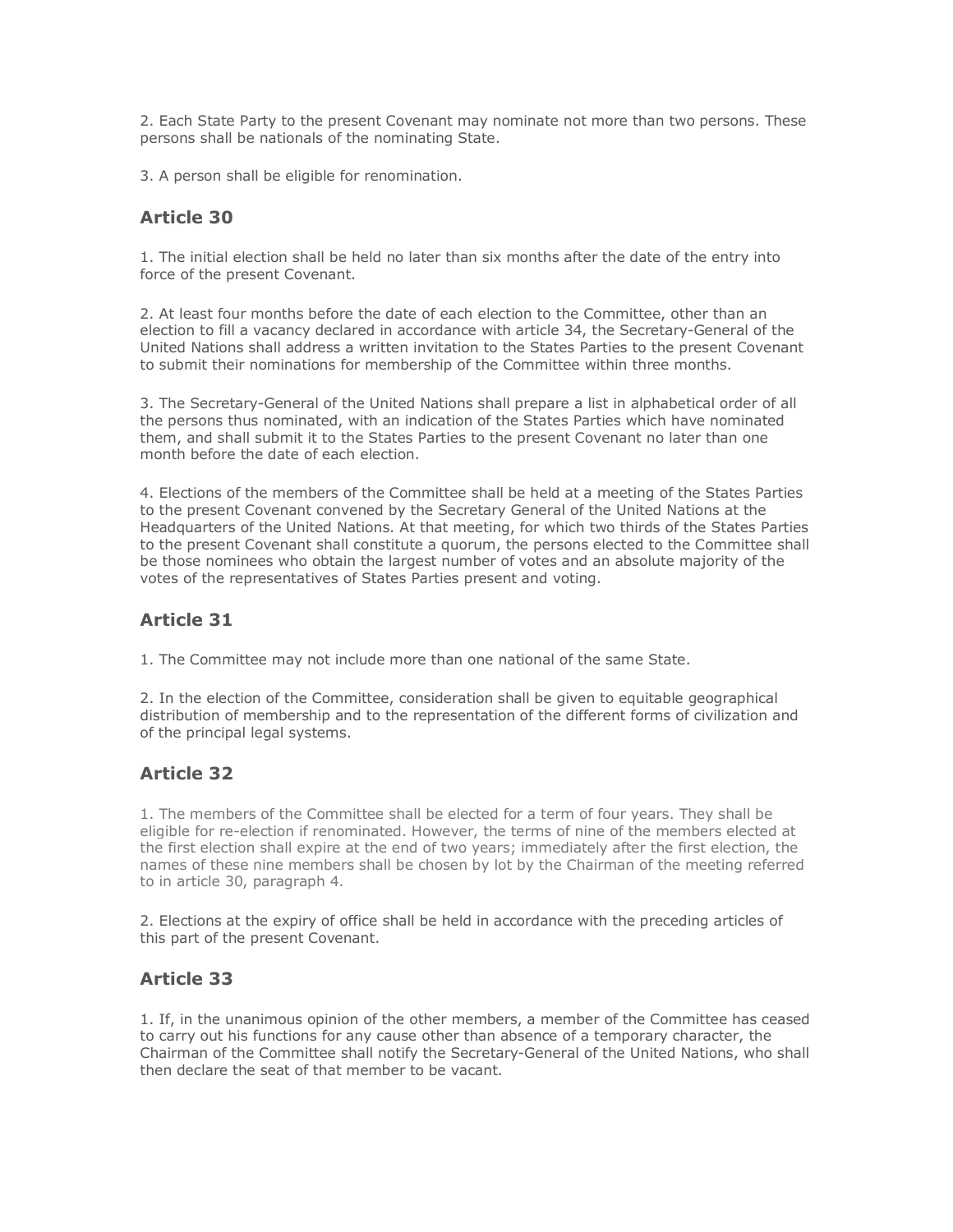2. In the event of the death or the resignation of a member of the Committee, the Chairman shall immediately notify the Secretary-General of the United Nations, who shall declare the seat vacant from the date of death or the date on which the resignation takes effect.

# **Article 34**

1. When a vacancy is declared in accordance with article 33 and if the term of office of the member to be replaced does not expire within six months of the declaration of the vacancy, the Secretary-General of the United Nations shall notify each of the States Parties to the present Covenant, which may within two months submit nominations in accordance with article 29 for the purpose of filling the vacancy.

2. The Secretary-General of the United Nations shall prepare a list in alphabetical order of the persons thus nominated and shall submit it to the States Parties to the present Covenant. The election to fill the vacancy shall then take place in accordance with the relevant provisions of this part of the present Covenant.

3. A member of the Committee elected to fill a vacancy declared in accordance with article 33 shall hold office for the remainder of the term of the member who vacated the seat on the Committee under the provisions of that article.

## **Article 35**

The members of the Committee shall, with the approval of the General Assembly of the United Nations, receive emoluments from United Nations resources on such terms and conditions as the General Assembly may decide, having regard to the importance of the Committee's responsibilities.

## **Article 36**

The Secretary-General of the United Nations shall provide the necessary staff and facilities for the effective performance of the functions of the Committee under the present Covenant.

## **Article 37**

1. The Secretary-General of the United Nations shall convene the initial meeting of the Committee at the Headquarters of the United Nations.

2. After its initial meeting, the Committee shall meet at such times as shall be provided in its rules of procedure.

3. The Committee shall normally meet at the Headquarters of the United Nations or at the United Nations Office at Geneva.

### **Article 38**

Every member of the Committee shall, before taking up his duties, make a solemn declaration in open committee that he will perform his functions impartially and conscientiously.

## **Article 39**

1. The Committee shall elect its officers for a term of two years. They may be re-elected.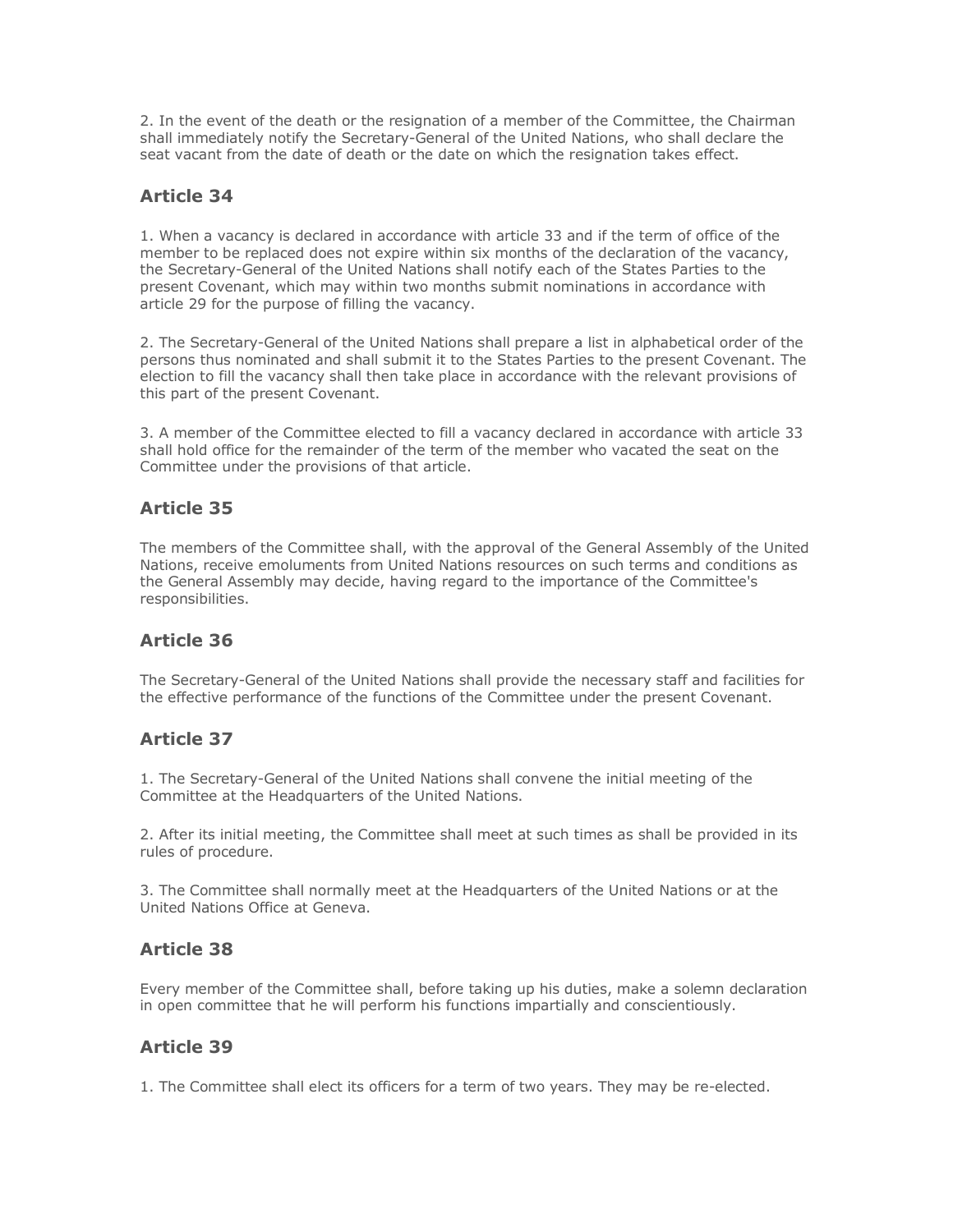2. The Committee shall establish its own rules of procedure, but these rules shall provide, inter alia, that:

(a) Twelve members shall constitute a quorum;

(b) Decisions of the Committee shall be made by a majority vote of the members present.

### **Article 40**

1. The States Parties to the present Covenant undertake to submit reports on the measures they have adopted which give effect to the rights recognized herein and on the progress made in the enjoyment of those rights: (a) Within one year of the entry into force of the present Covenant for the States Parties concerned;

(b) Thereafter whenever the Committee so requests.

2. All reports shall be submitted to the Secretary-General of the United Nations, who shall transmit them to the Committee for consideration. Reports shall indicate the factors and difficulties, if any, affecting the implementation of the present Covenant.

3. The Secretary-General of the United Nations may, after consultation with the Committee, transmit to the specialized agencies concerned copies of such parts of the reports as may fall within their field of competence.

4. The Committee shall study the reports submitted by the States Parties to the present Covenant. It shall transmit its reports, and such general comments as it may consider appropriate, to the States Parties. The Committee may also transmit to the Economic and Social Council these comments along with the copies of the reports it has received from States Parties to the present Covenant.

5. The States Parties to the present Covenant may submit to the Committee observations on any comments that may be made in accordance with paragraph 4 of this article.

### **Article 41**

1. A State Party to the present Covenant may at any time declare under this article that it recognizes the competence of the Committee to receive and consider communications to the effect that a State Party claims that another State Party is not fulfilling its obligations under the present Covenant. Communications under this article may be received and considered only if submitted by a State Party which has made a declaration recognizing in regard to itself the competence of the Committee. No communication shall be received by the Committee if it concerns a State Party which has not made such a declaration. Communications received under this article shall be dealt with in accordance with the following procedure:

(a) If a State Party to the present Covenant considers that another State Party is not giving effect to the provisions of the present Covenant, it may, by written communication, bring the matter to the attention of that State Party. Within three months after the receipt of the communication the receiving State shall afford the State which sent the communication an explanation, or any other statement in writing clarifying the matter which should include, to the extent possible and pertinent, reference to domestic procedures and remedies taken, pending, or available in the matter;

(b) If the matter is not adjusted to the satisfaction of both States Parties concerned within six months after the receipt by the receiving State of the initial communication, either State shall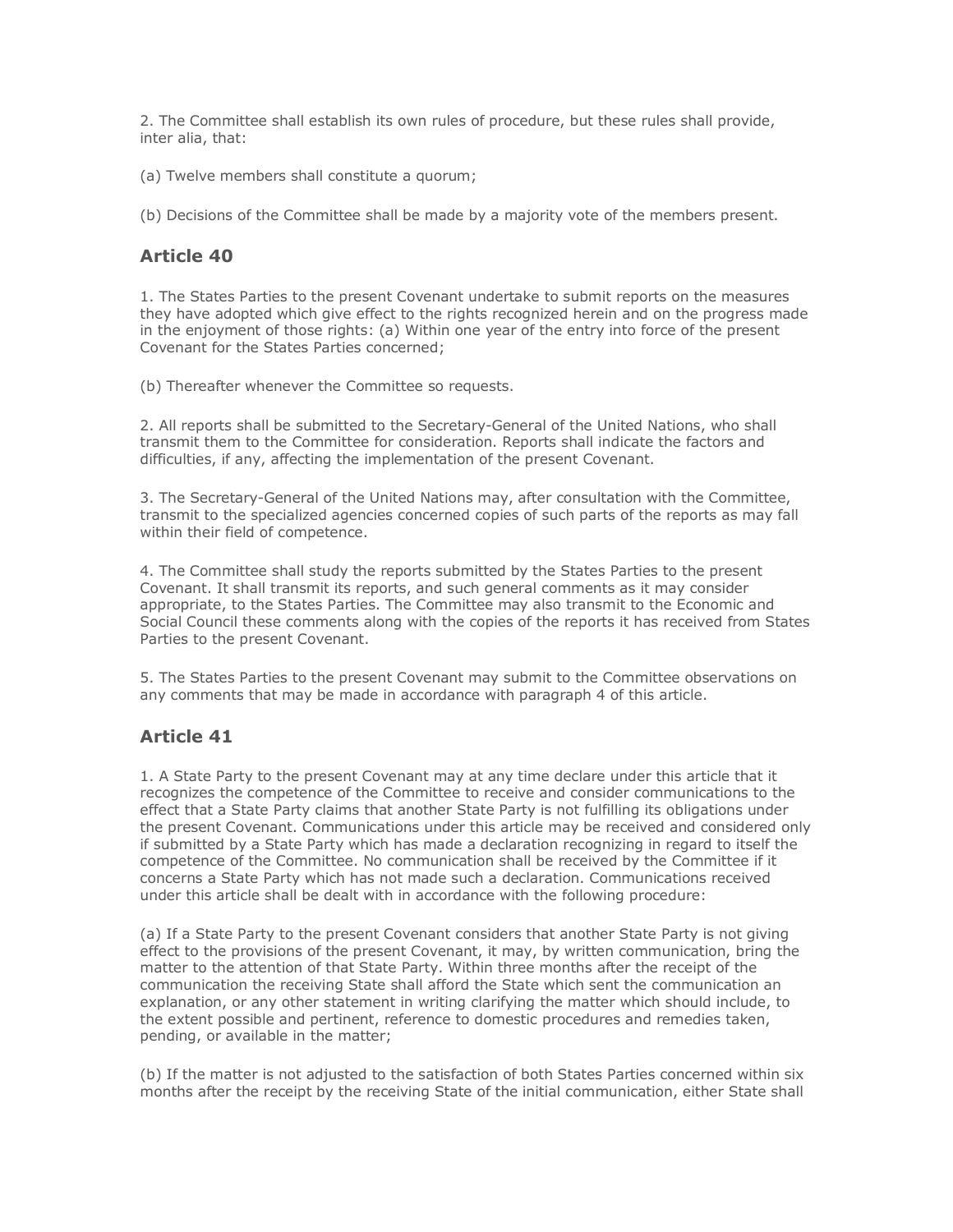have the right to refer the matter to the Committee, by notice given to the Committee and to the other State;

(c) The Committee shall deal with a matter referred to it only after it has ascertained that all available domestic remedies have been invoked and exhausted in the matter, in conformity with the generally recognized principles of international law. This shall not be the rule where the application of the remedies is unreasonably prolonged;

(d) The Committee shall hold closed meetings when examining communications under this article;

(e) Subject to the provisions of subparagraph (c), the Committee shall make available its good offices to the States Parties concerned with a view to a friendly solution of the matter on the basis of respect for human rights and fundamental freedoms as recognized in the present Covenant;

(f) In any matter referred to it, the Committee may call upon the States Parties concerned, referred to in subparagraph (b), to supply any relevant information;

(g) The States Parties concerned, referred to in subparagraph (b), shall have the right to be represented when the matter is being considered in the Committee and to make submissions orally and/or in writing;

(h) The Committee shall, within twelve months after the date of receipt of notice under subparagraph (b), submit a report:

(i) If a solution within the terms of subparagraph (e) is reached, the Committee shall confine its report to a brief statement of the facts and of the solution reached;

(ii) If a solution within the terms of subparagraph (e) is not reached, the Committee shall confine its report to a brief statement of the facts; the written submissions and record of the oral submissions made by the States Parties concerned shall be attached to the report. In every matter, the report shall be communicated to the States Parties concerned.

2. The provisions of this article shall come into force when ten States Parties to the present Covenant have made declarations under paragraph I of this article. Such declarations shall be deposited by the States Parties with the Secretary-General of the United Nations, who shall transmit copies thereof to the other States Parties. A declaration may be withdrawn at any time by notification to the Secretary-General. Such a withdrawal shall not prejudice the consideration of any matter which is the subject of a communication already transmitted under this article; no further communication by any State Party shall be received after the notification of withdrawal of the declaration has been received by the Secretary-General, unless the State Party concerned has made a new declaration.

### **Article 42**

1.

(a) If a matter referred to the Committee in accordance with article 41 is not resolved to the satisfaction of the States Parties concerned, the Committee may, with the prior consent of the States Parties concerned, appoint an ad hoc Conciliation Commission (hereinafter referred to as the Commission). The good offices of the Commission shall be made available to the States Parties concerned with a view to an amicable solution of the matter on the basis of respect for the present Covenant;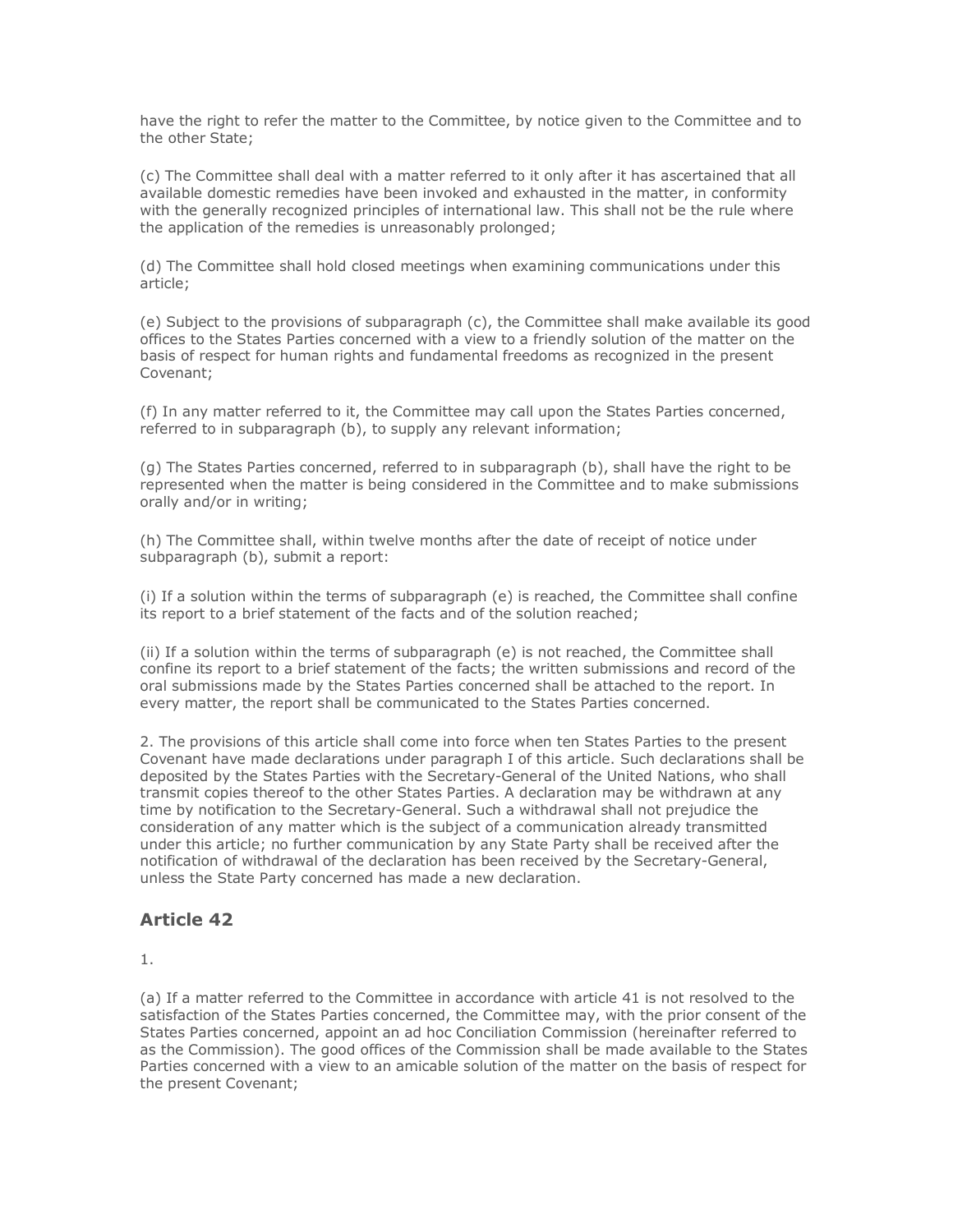(b) The Commission shall consist of five persons acceptable to the States Parties concerned. If the States Parties concerned fail to reach agreement within three months on all or part of the composition of the Commission, the members of the Commission concerning whom no agreement has been reached shall be elected by secret ballot by a two-thirds majority vote of the Committee from among its members.

2. The members of the Commission shall serve in their personal capacity. They shall not be nationals of the States Parties concerned, or of a State not Party to the present Covenant, or of a State Party which has not made a declaration under article 41.

3. The Commission shall elect its own Chairman and adopt its own rules of procedure.

4. The meetings of the Commission shall normally be held at the Headquarters of the United Nations or at the United Nations Office at Geneva. However, they may be held at such other convenient places as the Commission may determine in consultation with the Secretary-General of the United Nations and the States Parties concerned.

5. The secretariat provided in accordance with article 36 shall also service the commissions appointed under this article.

6. The information received and collated by the Committee shall be made available to the Commission and the Commission may call upon the States Parties concerned to supply any other relevant information.

7. When the Commission has fully considered the matter, but in any event not later than twelve months after having been seized of the matter, it shall submit to the Chairman of the Committee a report for communication to the States Parties concerned:

(a) If the Commission is unable to complete its consideration of the matter within twelve months, it shall confine its report to a brief statement of the status of its consideration of the matter;

(b) If an amicable solution to the matter on tie basis of respect for human rights as recognized in the present Covenant is reached, the Commission shall confine its report to a brief statement of the facts and of the solution reached;

(c) If a solution within the terms of subparagraph (b) is not reached, the Commission's report shall embody its findings on all questions of fact relevant to the issues between the States Parties concerned, and its views on the possibilities of an amicable solution of the matter. This report shall also contain the written submissions and a record of the oral submissions made by the States Parties concerned;

(d) If the Commission's report is submitted under subparagraph (c), the States Parties concerned shall, within three months of the receipt of the report, notify the Chairman of the Committee whether or not they accept the contents of the report of the Commission.

8. The provisions of this article are without prejudice to the responsibilities of the Committee under article 41.

9. The States Parties concerned shall share equally all the expenses of the members of the Commission in accordance with estimates to be provided by the Secretary-General of the United Nations.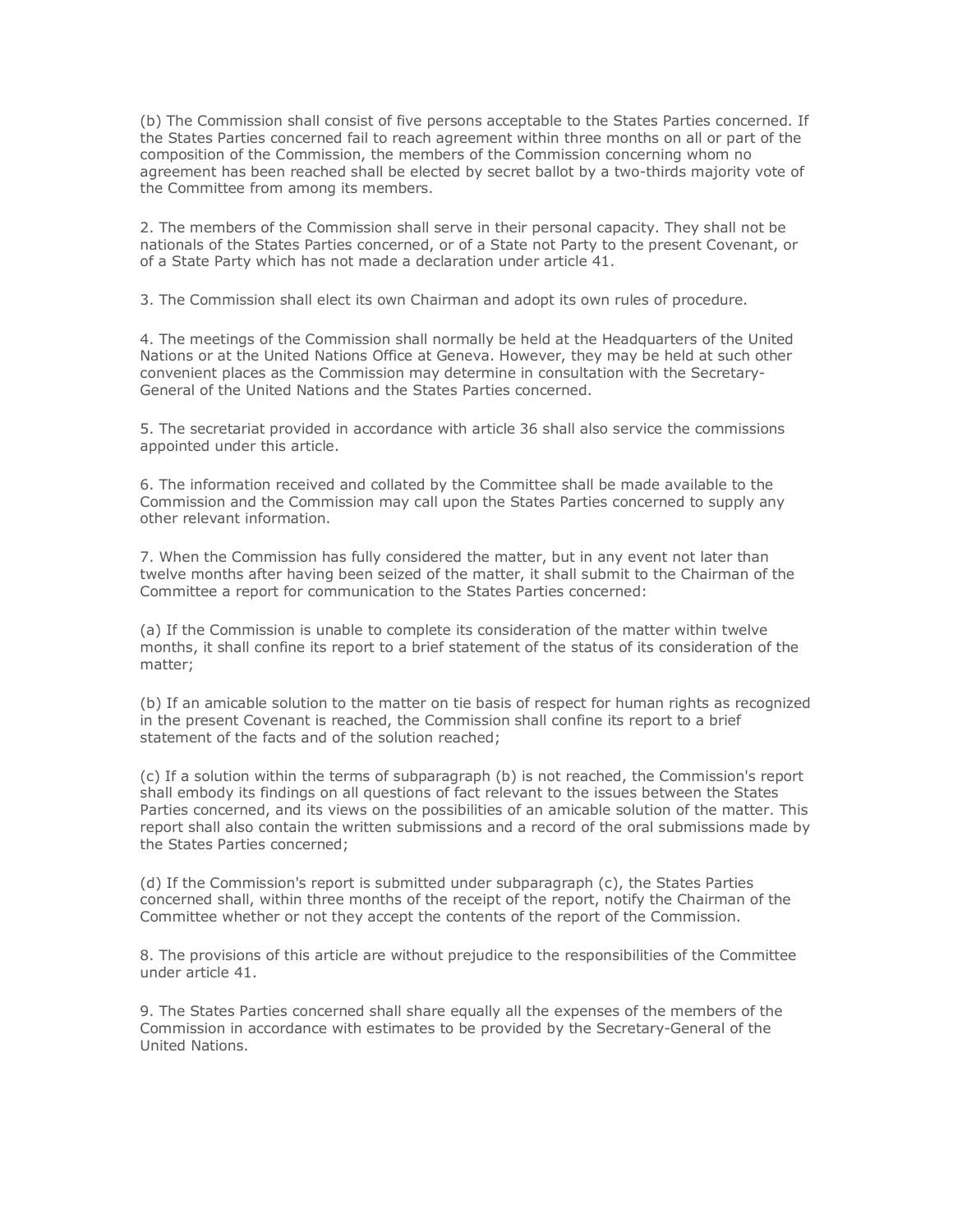10. The Secretary-General of the United Nations shall be empowered to pay the expenses of the members of the Commission, if necessary, before reimbursement by the States Parties concerned, in accordance with paragraph 9 of this article.

# **Article 43**

The members of the Committee, and of the ad hoc conciliation commissions which may be appointed under article 42, shall be entitled to the facilities, privileges and immunities of experts on mission for the United Nations as laid down in the relevant sections of the Convention on the Privileges and Immunities of the United Nations.

## **Article 44**

The provisions for the implementation of the present Covenant shall apply without prejudice to the procedures prescribed in the field of human rights by or under the constituent instruments and the conventions of the United Nations and of the specialized agencies and shall not prevent the States Parties to the present Covenant from having recourse to other procedures for settling a dispute in accordance with general or special international agreements in force between them.

### **Article 45**

The Committee shall submit to the General Assembly of the United Nations, through the Economic and Social Council, an annual report on its activities.

## **PART V**

### **Article 46**

Nothing in the present Covenant shall be interpreted as impairing the provisions of the Charter of the United Nations and of the constitutions of the specialized agencies which define the respective responsibilities of the various organs of the United Nations and of the specialized agencies in regard to the matters dealt with in the present Covenant.

## **Article 47**

Nothing in the present Covenant shall be interpreted as impairing the inherent right of all peoples to enjoy and utilize fully and freely their natural wealth and resources.

### **PART VI**

### **Article 48**

1. The present Covenant is open for signature by any State Member of the United Nations or member of any of its specialized agencies, by any State Party to the Statute of the International Court of Justice, and by any other State which has been invited by the General Assembly of the United Nations to become a Party to the present Covenant.

2. The present Covenant is subject to ratification. Instruments of ratification shall be deposited with the Secretary-General of the United Nations.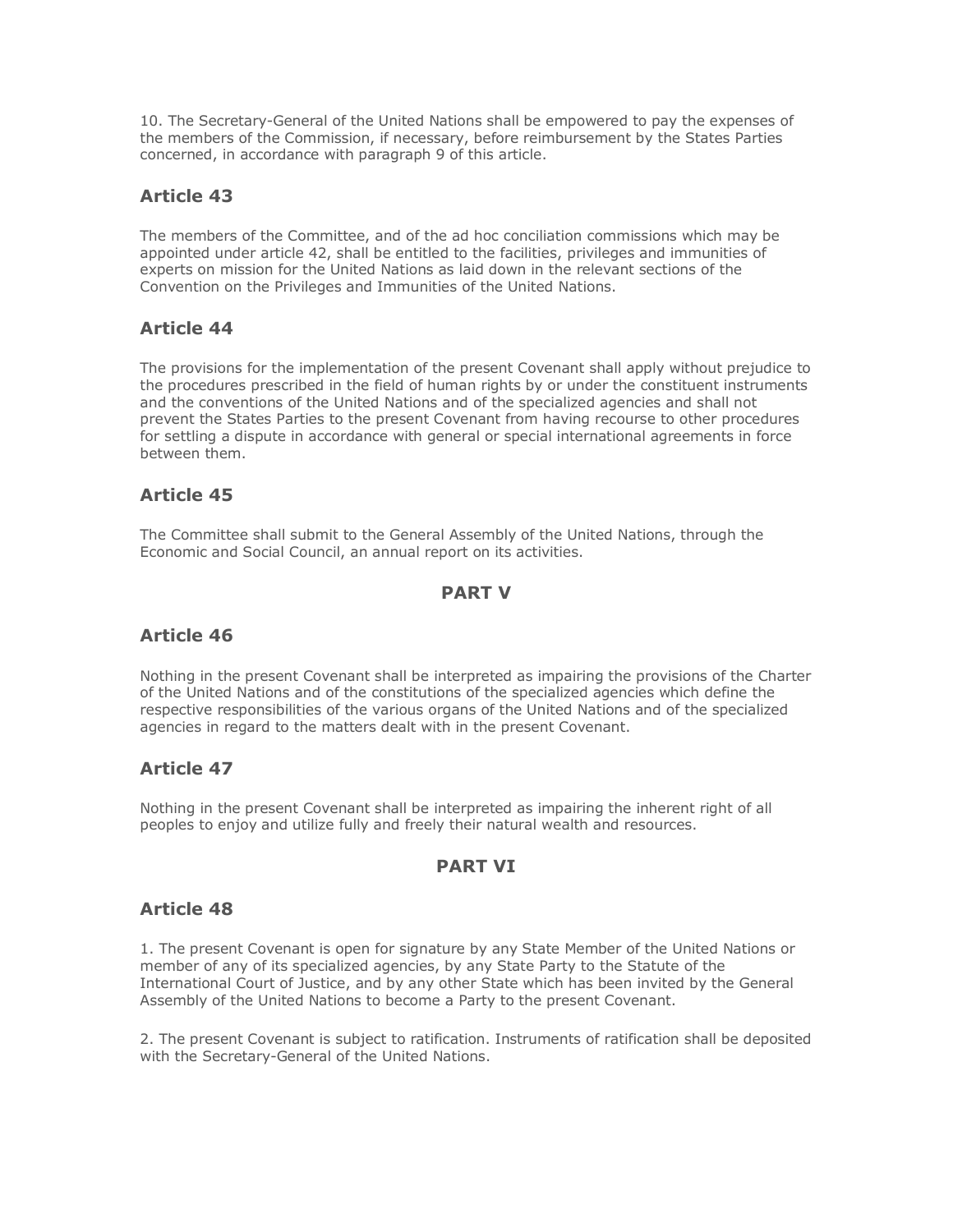3. The present Covenant shall be open to accession by any State referred to in paragraph 1 of this article.

4. Accession shall be effected by the deposit of an instrument of accession with the Secretary-General of the United Nations.

5. The Secretary-General of the United Nations shall inform all States which have signed this Covenant or acceded to it of the deposit of each instrument of ratification or accession.

#### **Article 49**

1. The present Covenant shall enter into force three months after the date of the deposit with the Secretary-General of the United Nations of the thirty-fifth instrument of ratification or instrument of accession.

2. For each State ratifying the present Covenant or acceding to it after the deposit of the thirty-fifth instrument of ratification or instrument of accession, the present Covenant shall enter into force three months after the date of the deposit of its own instrument of ratification or instrument of accession.

#### **Article 50**

The provisions of the present Covenant shall extend to all parts of federal States without any limitations or exceptions.

#### **Article 51**

1. Any State Party to the present Covenant may propose an amendment and file it with the Secretary-General of the United Nations. The Secretary-General of the United Nations shall thereupon communicate any proposed amendments to the States Parties to the present Covenant with a request that they notify him whether they favour a conference of States Parties for the purpose of considering and voting upon the proposals. In the event that at least one third of the States Parties favours such a conference, the Secretary-General shall convene the conference under the auspices of the United Nations. Any amendment adopted by a majority of the States Parties present and voting at the conference shall be submitted to the General Assembly of the United Nations for approval.

2. Amendments shall come into force when they have been approved by the General Assembly of the United Nations and accepted by a two-thirds majority of the States Parties to the present Covenant in accordance with their respective constitutional processes. 3. When amendments come into force, they shall be binding on those States Parties which have accepted them, other States Parties still being bound by the provisions of the present Covenant and any earlier amendment which they have accepted.

### **Article 52**

1. Irrespective of the notifications made under article 48, paragraph 5, the Secretary-General of the United Nations shall inform all States referred to in paragraph I of the same article of the following particulars:

(a) Signatures, ratifications and accessions under article 48;

(b) The date of the entry into force of the present Covenant under article 49 and the date of the entry into force of any amendments under article 51.